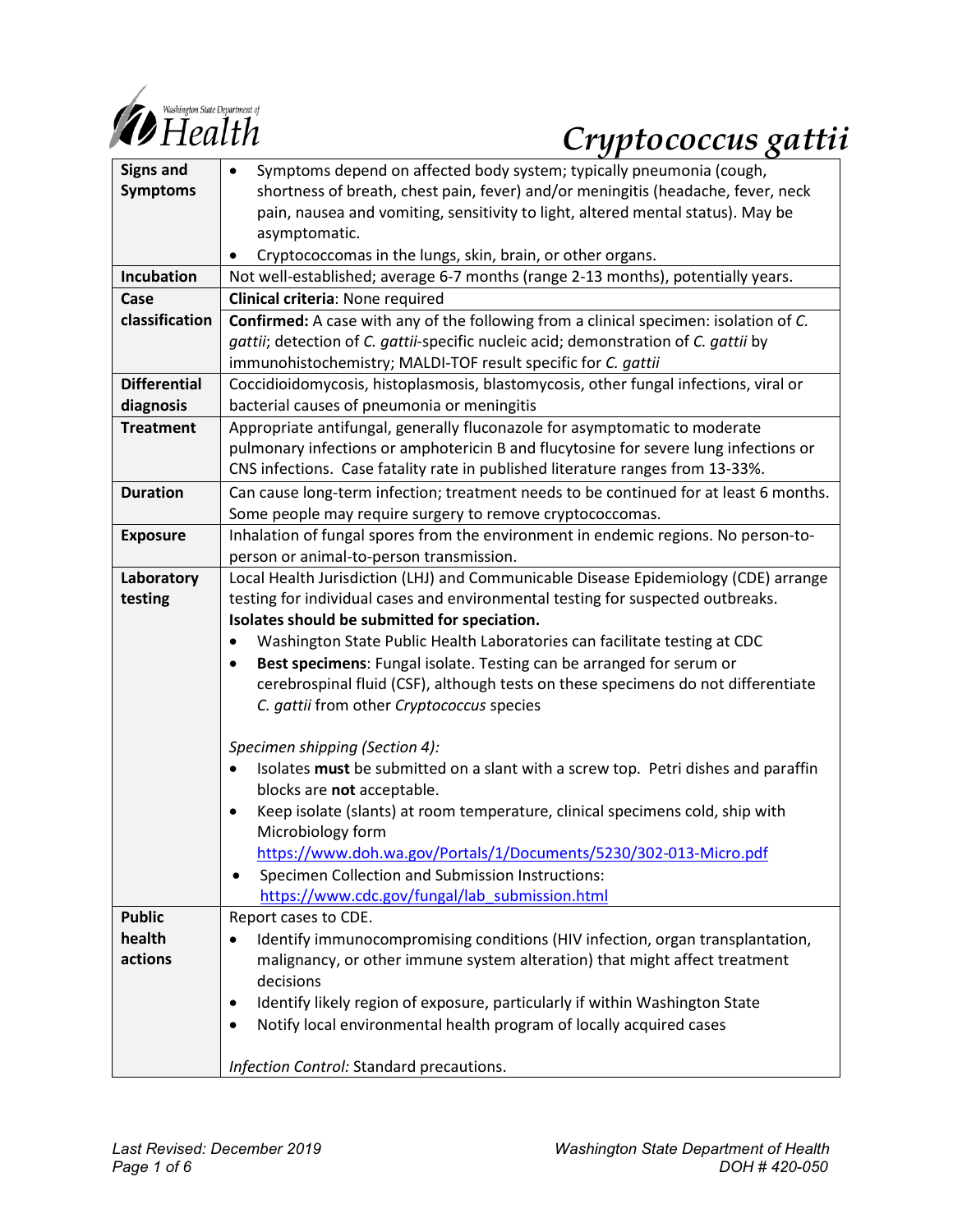# *Cryptococcus gattii*

# **1. DISEASE REPORTING**

#### **A. Purpose of Reporting and Surveillance**

- 1. To track the emergence of *Cryptococcus gattii* in Washington.
- 2. To improve the number of suspected cases that are laboratory confirmed.
- 3. To monitor trends in the epidemiology of cryptococcal disease due to *C. gattii*.

#### **B. Legal Laboratory Reporting Requirements**

- 1. Health care providers: *C. gattii* infections notifiable to local health jurisdiction within 24 hours.
- 2. Health care facilities: *C. gattii* infections notifiable to local health jurisdiction within 24 hours.
- 3. Laboratories: *Cryptococcus* non *neoformans* notifiable to local health jurisdiction within 24 hours; specimen submission required – cultures (2 business days); other specimens upon request.
- 4. Veterinarians: Animal cases notifiable to Washington State Department of Agriculture (see: [https://app.leg.wa.gov/WAC/default.aspx?cite=16-70\)](https://app.leg.wa.gov/WAC/default.aspx?cite=16-70).
- 5. Local health jurisdictions: notifiable to the Washington State Department of Health (DOH) Office of Communicable Disease Epidemiology (CDE) within 7 days of case investigation completion or summary information required within 21 days.

#### **C. Local Health Jurisdiction Investigation Responsibilities**

- 1. Identify potential travel-related or local exposures.
- 2. When possible, request medical records for completion of supplemental CDC case report form. (Note: CDE will assist in completing the supplemental form).
- 3. Facilitate transport of specimens to the Washington State Public Health Laboratories (PHL). Please call CDE prior to submitting specimens (206-418-5500 or 877-539-4344).
- 4. Report all *confirmed* cases to CDE (see definition below). Complete the cryptococcal report form [https://www.doh.wa.gov/Portals/1/Documents/5100/420-011-ReportForm-](https://www.doh.wa.gov/Portals/1/Documents/5100/420-011-ReportForm-Cgattii.pdf)[Cgattii.pdf](https://www.doh.wa.gov/Portals/1/Documents/5100/420-011-ReportForm-Cgattii.pdf) and enter the data into the Washington Disease Reporting System (WDRS).

# **2. THE DISEASE AND ITS EPIDEMIOLOGY**

#### **Background**

*Cryptococcus gattii* is an environmental fungus previously known to occur in tropical or subtropical area associated with eucalyptus. *C. gattii* was recognized as a pathogen in the Pacific Northwest with animal and human cases during a 1999 outbreak on Vancouver Island (VI), British Columbia (BC), Canada. The fungus was found in environmental samples from VI, mainland BC, Washington, and Oregon. Disease occurs in humans and domestic and wild animals (dogs, cats, ferrets, horses, llamas, porpoises, pet birds).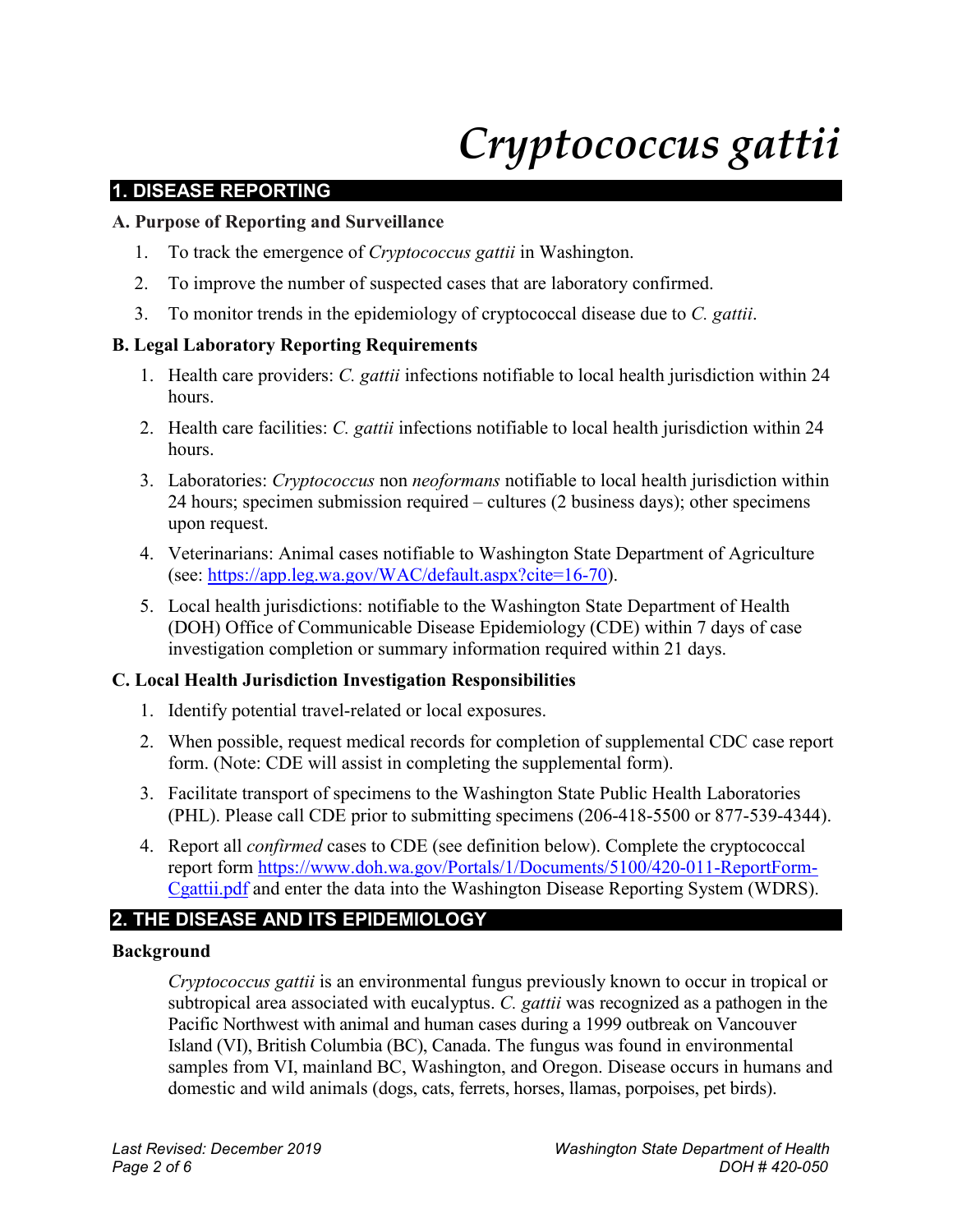# **A. Etiologic Agent**

*Cryptococcus* species are saprophytic, encapsulated yeast. They are Gram positive and have a spheroid or ovoid shape. There are many species of *Cryptococcus*, but *C. neoformans* (varieties *neoformans* and *grubii*) and *C. gattii* are the primary human pathogens of this genus, causing nearly all cryptococcal infections. *C. neoformans* typically infects immunocompromised individuals; a study published by CDC indicates that, among persons with HIV/AIDS, the prevalence of cryptococcal antigen positivity was about 3%. *C. gattii* is less prevalent than *C. neoformans* and can cause infection in both immunocompromised and immunocompetent people, but disease may be more likely in people who are immunocompromised, have other lung conditions, are over 50, or smoke tobacco. **Surveillance in Washington State is only for** *C. gattii***.**

# **B. Description of Illness**

Infection with *C. gattii* usually begins the lungs and presents as pneumonia, but may also involve the brain, presenting as meningitis. Untreated cryptococcal meningitis is fatal within weeks to months. Reported symptoms depend upon the presentation, but may include severe, prolonged cough (lasting weeks to months), shortness of breath, fever, chills, night sweats, and loss of appetite. Lung, brain, or muscle cryptococcomas (large mass lesions or nodules) may develop. The skin may show aceniform lesions, ulcers or subcutaneous tumor-like masses. Infection of the kidneys, prostate, and bone may also occur. Occasionally, the causal agent may act as an endobronchial saprophyte in patients with other lung diseases. Asymptomatic infections can occur; typically, cryptococcomas have been identified during follow-up imaging studies for treatment of other diseases. Mortality rates among cases range from 13-33% and differ by geographic region, likely due to differences in patient and treatment characteristics.

# **C.** *Cryptococcus gattii* **in Washington State**

During 2005, three cats living in Washington near the Canadian border were diagnosed with *C. gattii*, none of which had exposure in Canada. The first human case in Washington was identified in 2006. As of December, 2019, 58 human cases (including nine deaths) and over 50 animal cases have been identified in the state. Since the exposure period can be long, determining exposure location may be difficult. Environmental sampling has also identified the fungus in Washington.

# **D. Reservoirs**

In the Pacific Northwest *C. gattii* was isolated from native trees, soil, air, and water and in Australia on certain eucalyptus species. *C. neoformans* can be isolated from in pigeon droppings.

# **E. Modes of Transmission**

Presumably by inhalation. *Cryptococcus* is not transmissible from person to person or animal to person.

# **F. Incubation Period**

Not well established. On average, 6-7 months (range 2-13 months; can be years). Pulmonary disease may precede brain infection by months or years.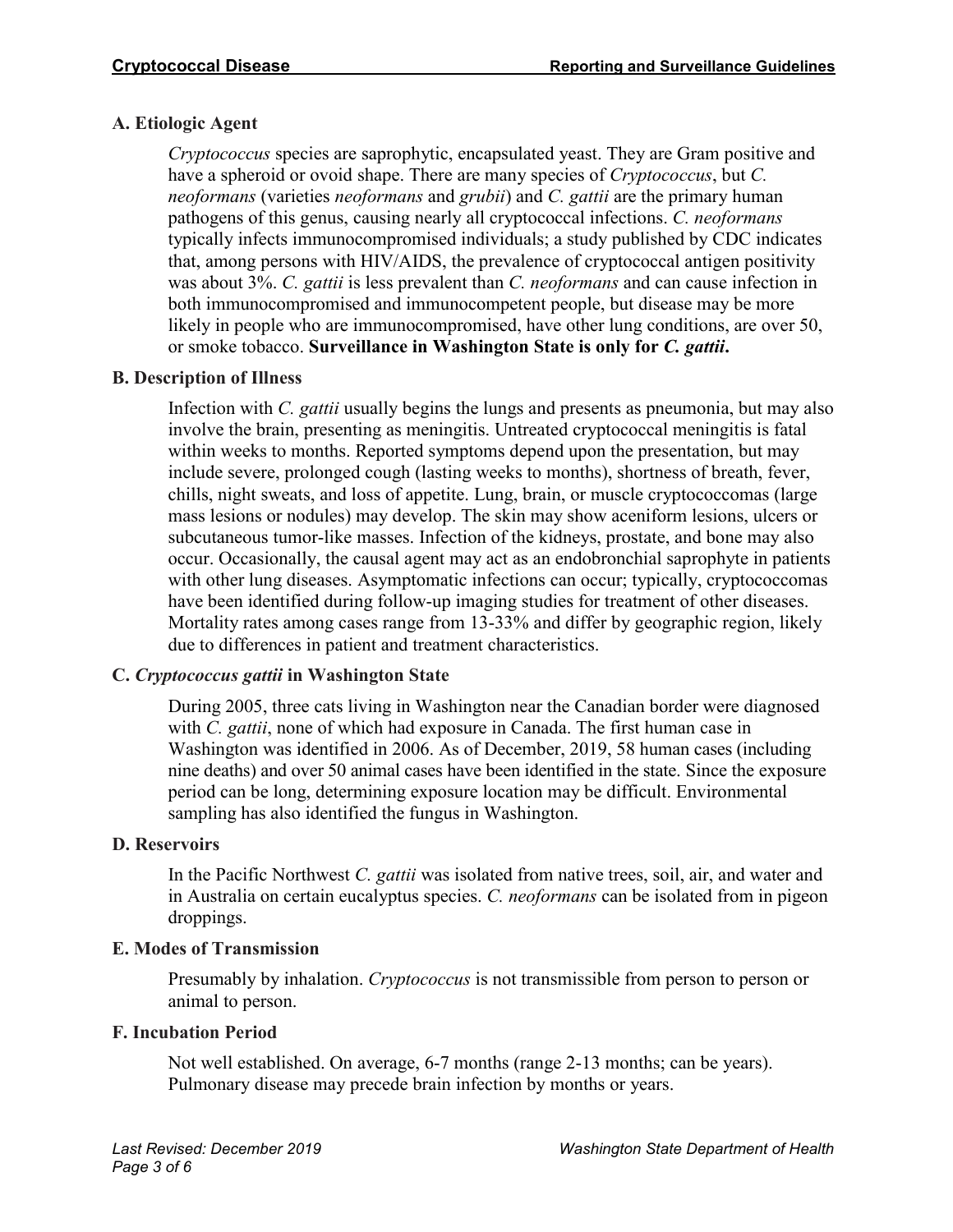#### **G. Period of Communicability**

Cryptococcal disease is not transmitted person-to-person or from animal-to-person.

#### **H. Treatment**

*C. gattii* infection can be treated with antifungal therapy. See specific treatment guidance published by the Infectious Disease Society of America (2010): <https://academic.oup.com/cid/article/50/3/291/392360>

# **3. CASE DEFINITIONS**

#### **A. Clinical Criteria for Diagnosis**

Infection with *Cryptococcus gattii* has variable symptoms. Collect information on clinical symptoms, whether the patient was hospitalized, date of onset of symptoms thought to be caused by cryptococcal infection, and any underlying diseases, especially immunocompromising conditions such as HIV infection or organ transplantation.

#### **B. Laboratory Criteria for Diagnosis**

- 1. Confirmatory:
	- Isolation of *C. gattii* from a clinical specimen; or
	- Detection of *C. gattii*-specific nucleic acid in a clinical specimen; or
	- Demonstration of *C. gattii* in a clinical specimen by immunohistochemistry; or
	- Result of matrix-assisted laser desorption/ionization time-of-flight mass spectrometry (MALDI-TOF), performed on a clinical specimen, specific for *C. gattii*.

# **C. Criteria to Distinguish a New Case from an Existing Case**

Cryptococcal infection is presumed to be chronic. A person may be a case only once. A new case is one that has not been previously reported.

#### **D. Case classification (2015)**

Confirmed: Confirmatory laboratory test for *C. gattii*.

# **4. DIAGNOSIS AND LABORATORY SERVICES**

#### **A. Diagnosis**

Diagnosis of cryptococcal meningitis is aided by the evidence of encapsulated budding forms on microscopic examination of cerebral spinal fluid (CSF) mixed with India ink. Cryptococcal antigen (CrAg) tests in serum and CSF are helpful in establishing a preliminary diagnosis. Confirmation is via histopathology or culture.

Standard methods of diagnosis in clinical laboratories do not differentiate *Cryptococcus gattii* from *C. neoformans*. An isolate is needed to conduct speciation. Cryptococcal isolates are plated on chromogenic medium called Canavanine-Glycine-Bromothymol blue (CGB) agar. The species can be determined based upon the growth and color reaction that is produced: *C. gattii* will trigger a blue color reaction as it grows on CGB agar, whereas *C. neoformans* will not grow on CGB agar and the medium remains yellow in color. Note that false positive or false negative results occur occasionally.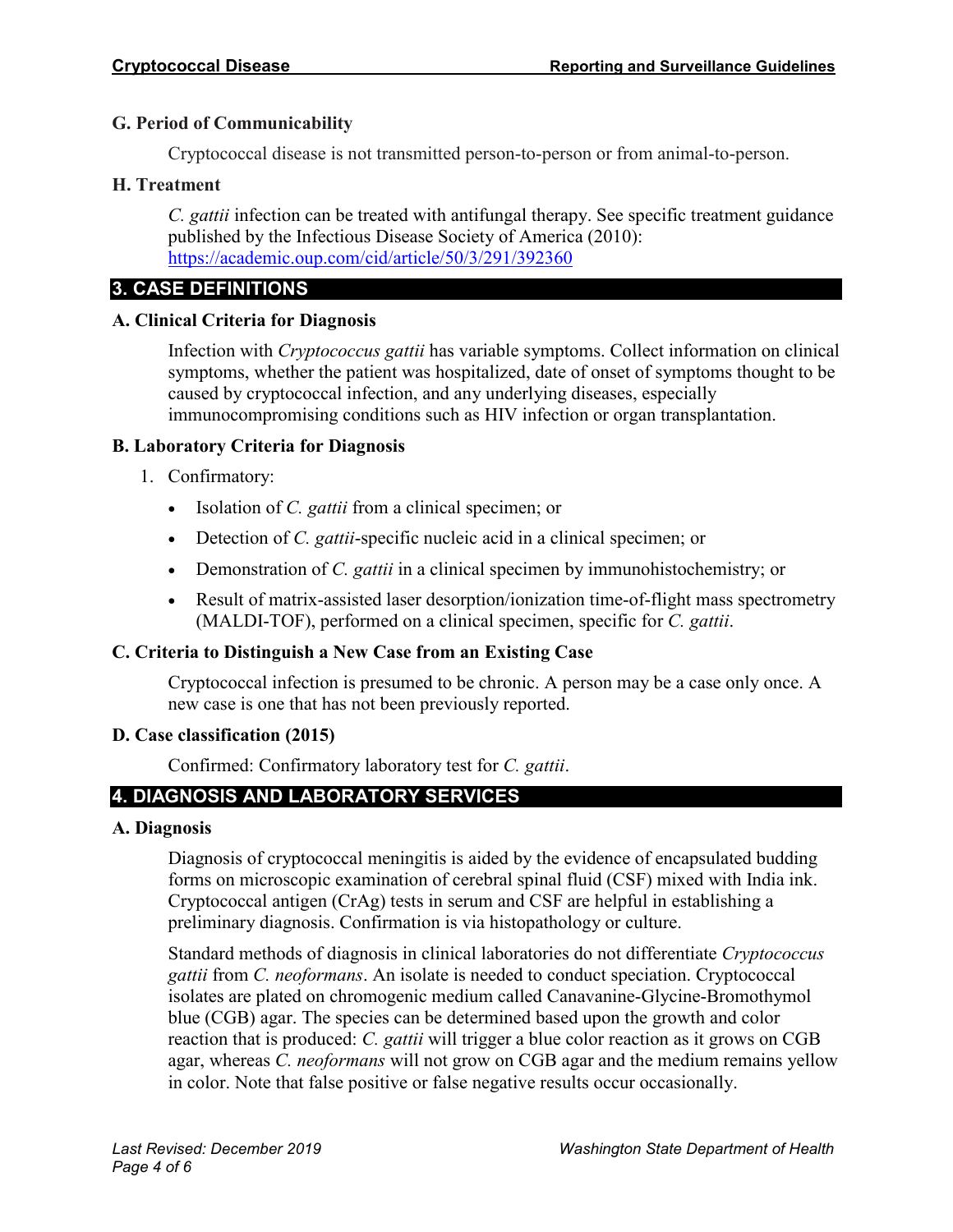Genotyping of the organism provides useful information about the genetic changes and also helps to link cryptococcal cases to the Pacific Northwest or other geographic areas.

# **B. Testing Available at Washington State Public Health Laboratories (PHL)**

PHL do not currently offer testing for *Cryptococcus,* but will facilitate transfer of specimens to the Centers for Disease Control and Prevention (CDC) for confirmation of species and for genotyping. Isolates should be sent on slants (room temperature). Petri dishes and paraffin blocks are not accepted.

Note that PHL require all clinical specimens have two patient identifiers, a name **and** a second identifier (e.g., date of birth) both on the specimen label and on the submission form. Due to laboratory accreditation standards, specimens will be rejected for testing if not properly identified. Also include specimen source and collection date.

Serology and histopathologic examination are not available through the public health laboratory system.

# **5. ROUTINE CASE INVESTIGATION**

Interview the case and others who might provide pertinent information.

#### **A. Evaluate the Diagnosis**

Review the clinical presentation and use the case report form to itemize signs and symptoms. Get copies of laboratory reports that support the diagnosis. Since genotyping is always recommended, secure the isolate, if available.

#### **B. Identify Source of Infection**

Ask about travel and outdoor activity during the past two years, particularly in the Pacific Northwest including British Columbia.

# **C. Identify Potentially Exposed Persons**

Because the incubation period is so long, it is difficult to pinpoint the source of infection, and therefore other potentially exposed persons. However, educate others sharing the exposure about symptoms for early diagnosis.

# **D. Environmental Evaluation**

Notify the local environmental health program of locally acquired cases.

# **E. Infection Control Recommendations**

- 1. Hospitalized patients should be cared for using standard precautions.
- 2. There is no need for patient isolation or work/day care restrictions.

# **6. MANAGING SPECIAL SITUATIONS**

# **A.** *Cryptococcus gattii* **in an Animal**

Confirmatory testing and genotyping of clinical isolates from animals is also available at the Centers for Disease Control and Prevention (CDC). Isolates must be submitted to Washington State Public Health Laboratories.